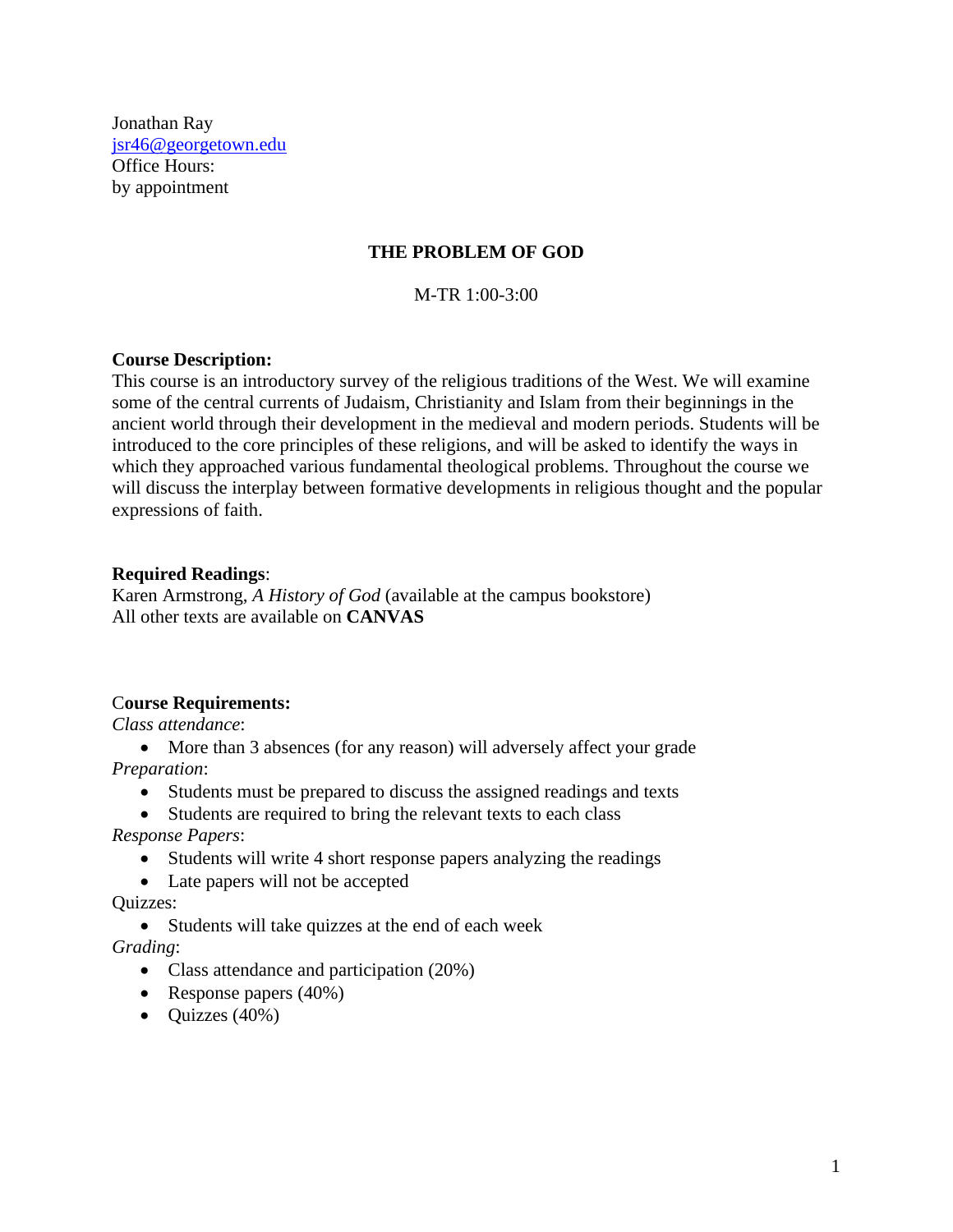## **Class Schedule Problem of God 2020**

## **Week 1: Foundations of Religion in the West**

Monday – Introduction and class overview

Tuesday: Foundations of Judaism

- Armstrong, ch. 2
- *Mishnah, Avot*, 1-5; and *Talmud*, *Bava Metsia*, 59a-b, in L. Schiffman ed., *Texts and Traditions*, pp. 523-528
- "The Power of Righteousness," in *Rabbinic Stories*, ed. J. Rubenstein, pp. 190-192

Wednesday: Foundations of Christianity

- Armstrong, ch. 4
- Paul, *Letter to the Romans*
- Augustine, Account of his Own Conversion, *Confessions*, selections

Thursday: Foundations of Islam

- Armstrong, ch. 5
- *Qur'an*, Suras 4: 163-177; 92; 93; 96, trans. M. Pickthall
- Abu'l-Hasan al-Ash'ari, *Explanation of the Fundamentals of Religion*, in *The Theology of al-Ash'ari*, ed. R. J. McCarthy, selections

\*Quiz

## **Week 2: Major themes in Traditional Judaism, Christianity, and Islam**

Monday: Reason and Revelation

- Armstrong, ch. 6
- Biography of Maimonides, *Dictionary of Judaism and Jewish Culture*, 410-111
- Selections from al-Ghazali and Ibn al-Arabi, in *Judaism, Christianity and Islam*, ed. F. E. Peters, pp. 1116-1123
- Maimonides, "Guide for the Perplexed," in *A Maimonides Reader*, ed. I. Twersky, selections

## *First Response Paper Due*

Tuesday: Mysticism

- Armstrong, ch. 7
- Hayyim Vital's "Book of Visions," in M. Faierstein ed., *Jewish Mystical Autobiographies*, pp. 50-53
- Meister Eckhart's "Teaching" in R. Anderson ed., *Medieval Worlds*, pp. 303-305

Wednesday: Martyrdom

- Ariel Glucklich, "The Martyr's Theater," in *Dying for Heaven*, ch. 9
- Augustine, *City of God*, in F. E. Peters ed., *Judaism, Christianity and Islam*, pp. 890-891
- St. Perpetua, "The Passion of Saints Perpetua and Felicity," from *The Medieval Sourcebook*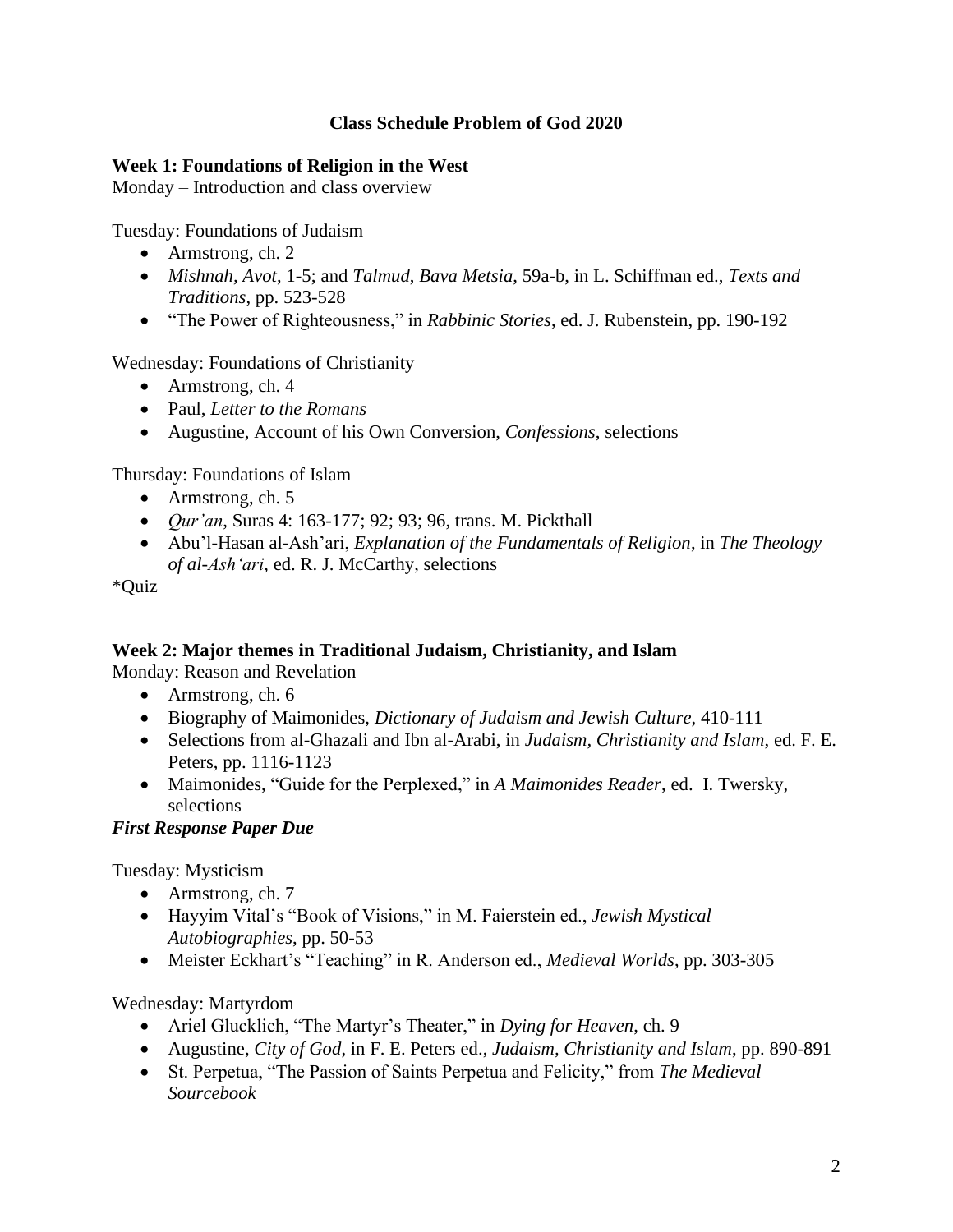Thursday: Reform

- Armstrong, ch. 8
- Martin Luther, "Freedom of a Christian," in *Martin Luther*, ed. J. Dillenberger, selections
- St. Ignatius of Loyola, "Letters," selections

\*Quiz

## **Week 3: God and Religion in the Age of Enlightenment**

Monday:

- Armstrong, ch. 9
- Descartes, "Most Perfect Being," in D. Stewart, *Exploring the Philosophy of Religion*, pp. 127-130
- Pascal, *Pensees*, "The Wager," pp. 121-126

## *Second Response Paper Due*

Tuesday:

- Spinoza, *A Theological-Political Treatise*, ed. and trans. Samuel Shirley, 46-57; 88-100; 140-172; 214-227
- The excommunication of Benedictus Spinoza and his letter to Albert Burgh, in *The Jew in the Modern World*, ed. J. Reinharz and P. Mendes-Flohr, pp. 57-60

Wednesday:

- Thomas Paine, "Of the Religion of Deism Compared with the Religion of Christianity"
- Immanuel Kant, "What is Enlightenment?," trans. L. White Beck, pp. 85-92

Thursday:

- Voltaire and Isaac de Pinto on the Jews, from *The Jew in the Modern Word*, pp. 304-5
- Leo Tolstoy, "A Confession," in *Exploring the Philosophy of Religion*, ed. D. Stewart, pp. 65-70

\*Quiz

## **Week 4: Religion in the Modern World: New Criticism and Categories**  Monday:

- Armstrong, ch. 10
- Emile Durkheim, *Elementary Forms of Religious Life*, selections

# *Third Response Paper Due*

Tuesday:

- Friedrich Max Muller, *Chips from a German Workshop*, selections
- Bronislaw Malinowski, "Bipolarity and the 'Sublime Folly' of Religion"

Wednesday:

• Sigmund Freud, *The Future of an Illusion*, selections